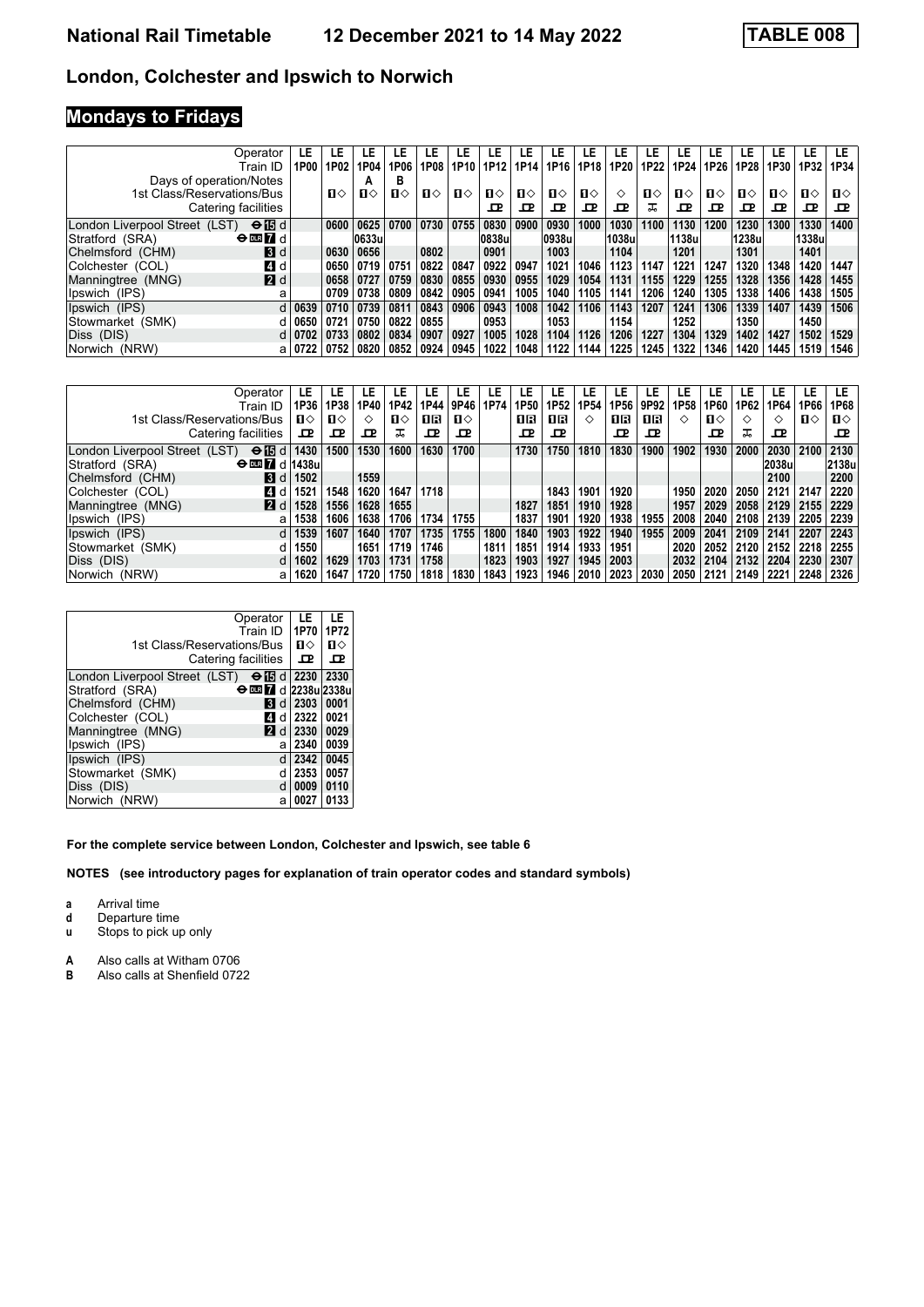## **London, Colchester and Ipswich to Norwich**

# **Saturdays**

| Operator                                       | LE   | LE           | LE   | LE    | LE   | LE    | LE   | LE        | LE           | LE     | LE   | LE   | LE     | LE   | LE     | LE   | LE           | LE.  |
|------------------------------------------------|------|--------------|------|-------|------|-------|------|-----------|--------------|--------|------|------|--------|------|--------|------|--------------|------|
| Train ID                                       | 1P02 | 1P04         | 1P06 | 1P08  | 1P10 | 1P12  | 1P14 | 1P16      | 1P18         | 1P20   | 9P90 | 1P22 | 1P24   | 1P26 | 1P28   | 1P30 | 1P32         | 1P34 |
| 1st Class/Reservations/Bus                     | п⇔   | $\mathbf{n}$ | ்ப   | ்ப    | ்ப   | п⇔    | ◇    | п⇔        | $\mathbf{n}$ | ◇      | 1 R  | п⇔   | п⇔     | п⇔   | п⇔     | п⇔   | $\mathbf{n}$ | ◇    |
| Catering facilities                            |      |              |      |       |      |       | ᇁ    | œ         | ᇁ            |        | ᅭ    | ᇁ    | ᇁ      | ᇁ    | ᠼ      | ᇛ    | ᄆ            | œ    |
| London Liverpool Street (LST)<br>$\Theta$ is d |      | 0630         | 0700 | 0730  | 0800 | 0830  | 0900 | 0930      | 1000         | 1030   | 1100 | 1102 | 1130   | 1200 | 1230   | 1300 | 1330         | 1400 |
| $\Theta$ or $\bf{Z}$ d<br>Stratford (SRA)      |      | 0638u        |      | 0738u |      | 0838u |      | $ 0938$ u |              | 1038ul |      |      | 1138ul |      | 1238ul |      | 1338ul       |      |
| Chelmsford (CHM)<br><b>3</b> d                 |      | 0701         |      | 0801  |      | 0901  |      | 1001      |              | 1101   |      |      | 1201   |      | 1301   |      | 1401         |      |
| 4 d<br>Colchester (COL)                        |      | 0720         | 0747 | 0820  | 0847 | 0920  | 0947 | 1020      | 1047         | 1120   |      | 1147 | 1220   | 1247 | 1320   | 1347 | 1420         | 1448 |
| 21 d<br>Manningtree (MNG)                      |      | 0728         | 0755 | 0828  | 0855 | 0928  | 0955 | 1028      | 1055         | 1128   |      | 1155 | 1228   | 1255 | 1328   | 1355 | 1428         | 1456 |
| Ipswich (IPS)<br>a                             |      | 0738         | 0805 | 0838  | 0905 | 0938  | 1005 | 1038      | 1105         | 1139   | 1156 | 1206 | 1238   | 1305 | 1338   | 1405 | 1438         | 1506 |
| Ipswich (IPS)<br>d                             | 0710 | 0739         | 0806 | 0839  | 0906 | 0939  | 1006 | 1039      | 1106         | 1140   | 1156 | 1209 | 1239   | 1306 | 1339   | 1409 | 1439         | 1507 |
| Stowmarket (SMK)<br>d                          | 0721 | 0750         |      | 0850  |      | 0950  |      | 1050      |              | 1151   |      |      | 1250   |      | 1350   |      | 1450         |      |
| Diss (DIS)<br>d                                | 0733 | 0802         | 0826 | 0902  | 0928 | 1002  | 1026 | 1102      | 1126         | 1203   |      | 1230 | 1302   | 1326 | 1402   | 1429 | 1502         | 1526 |
| Norwich (NRW)<br>а                             | 0752 | 0820         | 0843 | 0920  | 0945 | 1020  | 1043 | 1120      | 1143         | 1220   | 1230 | 1247 | 1320   | 1343 | 1420   | 1447 | 1520         | 1544 |

| Operator                                                  | LE           | LE   | LE           | LE           | LE    | LE   | LE           | LE           | LE           | LE   | LE   | LE     | LE   | LE       | LE                      | LE   | LE           |
|-----------------------------------------------------------|--------------|------|--------------|--------------|-------|------|--------------|--------------|--------------|------|------|--------|------|----------|-------------------------|------|--------------|
| Train ID                                                  | 1P36         | 1P38 | 1P40         | 1P42         | 1P44  | 1P46 | 1P50         | 1P54         | ∣ 1P56 I     | 9P92 | 1P58 | 1P60   | 1P62 | 1P64     | 1P68                    | 1P70 | 1P72         |
| 1st Class/Reservations/Bus                                | $\mathbf{n}$ | п⇔   | $\mathbf{n}$ | $\mathbf{n}$ | п⇔    | п⇔   | $\mathbf{n}$ | $\mathbf{n}$ | $\mathbf{u}$ | 1R.  | ◇    | ◇      | ◇    | п⇔       | п⇔                      | п⇔   | $\mathbf{n}$ |
| Catering facilities                                       | ᅭ            | 굔    | ᇁ            | 굔            | ᇁ     | 굔    | ᠼ            | œ            | ᇁ            | ᄆ    | ᇁ    |        | ᠼ    | <b>D</b> | ᇁ                       | ᠼ    | 굔            |
| $\Theta$ id<br>London Liverpool Street (LST)              | 1430         | 1500 | 1530         | 1600         | 1630  | 1700 | 1730         | 1800         | 1830         | 1900 | 1902 | 1930   | 2000 | 2030     | 2130                    | 2230 | 2330         |
| $\Theta$ DIE $\blacksquare$ d   1438 u<br>Stratford (SRA) |              |      | 1538u        |              | 1638u |      | 1738ul       |              | 1838u        |      |      | 1938ul |      |          | 2038u 2138u 2238u 2338u |      |              |
| <b>B</b> Id<br>Chelmsford (CHM)                           | 1501         |      | 1601         |              | 1701  |      | 1801         |              | 1901         |      |      | 2001   |      | 2101     | 2201                    | 2301 | 2359         |
| Colchester (COL)<br>ZI d                                  | 1520         | 1547 | 1620         | 1647         | 1720  | 1747 | 1820         | 1847         | 1920         |      | 1947 | 2020   | 2047 | 2120     | 2220                    | 2320 | 0021         |
| <b>2</b> d<br>Manningtree (MNG)                           | 1528         | 1555 | 1628         | 1655         | 1728  | 1755 | 1828         | 1855         | 1928         |      | 1955 | 2028   | 2055 | 2128     | 2228                    | 2328 | 0029         |
| Ipswich (IPS)<br>a                                        | 1538         | 1605 | 1638         | 1705         | 1738  | 1805 | 1838         | 1905         | 1938         | 1956 | 2005 | 2038   | 2105 | 2138     | 2238                    | 2338 | 0039         |
| Ipswich (IPS)                                             | 1539         | 1606 | 1639         | 1706         | 1739  | 1806 | 1839         | 1906         | 1939         | 1956 | 2008 | 2039   | 2106 | 2139     | 2239                    | 2340 | 0041         |
| Stowmarket (SMK)                                          | 1550         |      | 1650         | 1717         | 1750  |      | 1850         |              | 1950         |      |      | 2050   |      | 2150     | 2250                    | 2351 | 0052         |
| Diss (DIS)                                                | 1602         | 1626 | 1702         | 1729         | 1802  | 1826 | 1902         | 1926         | 2002         |      | 2028 | 2102   | 2126 | 2202     | 2302                    | 0004 | 0105         |
| Norwich (NRW)<br>а                                        | 1620         | 1644 | 1720         | 1748         | 1820  | 1843 | 1920         | 1943         | 2020         | 2030 | 2046 | 2120   | 2143 | 2220     | 2320                    | 0021 | 0122         |

## **Sundays**

| Operator                                       | LE         | LE                | LE           | LE   | LE           | LE                                          | LE           | LE           | LE           | LE           | LE           | LE   | LE   | LE    | LE               | LE   | LE.            | LE.               |
|------------------------------------------------|------------|-------------------|--------------|------|--------------|---------------------------------------------|--------------|--------------|--------------|--------------|--------------|------|------|-------|------------------|------|----------------|-------------------|
| Train ID                                       | 1P08       | 1P12              | 1P16         | 1P20 | 1P22         | 1P24                                        | 1P28         | 1P32         | 1P36         | 1P40         | 1P44         | 1P50 | 1P54 | 1P56  | 1P <sub>58</sub> | 1P60 | 1P64           | 1P68              |
| 1st Class/Reservations/Bus                     | п          | п⇔                | $\mathbf{n}$ | п⇔   | $\mathbf{u}$ | п⇔                                          | $\mathbf{n}$ | $\mathbf{u}$ | $\mathbf{n}$ | $\mathbf{n}$ | $\mathbf{u}$ | п⇔   | ◇    | п⇔    | п⇔               | п⇔   | $\mathbf{n}$   | $\mathbf{n}$      |
| London Liverpool Street (LST)<br>$\Theta$ is d |            | 0810              | 0930         | 1030 | 1100         | 1130                                        | 1230         | 1330         | 1430         | 1530         | 1630         | 1730 | 1800 | 1830  | 1900             | 1930 |                | 2030 2130         |
| $\Theta$ DLR $\bf{7}$ d<br>Stratford (SRA)     |            | 0817u 0938u 1038u |              |      |              | 1138u 1238u 1338u 1438u 1538u 1638u 1738u 1 |              |              |              |              |              |      |      | 1838u |                  |      |                | 1938u 2038u 2138u |
| <b>3</b> d<br>Chelmsford (CHM)                 |            |                   |              |      |              |                                             |              |              |              |              |              |      |      |       |                  |      |                |                   |
| 41 d<br>Colchester (COL)                       |            | 0916              | 1017         | 1117 | 1144         | 1217                                        | 1317         | 1417         | 1517         | 1617         | 1717         | 1817 | 1844 | 1917  | 1944             | 2017 | 2117           | 2217              |
| 2d<br>Manningtree (MNG)                        |            | 0924              | 1025         | 1125 |              | 1225                                        | 1325         | 1425         | 1525         | 1625         | 1725         | 1825 |      | 1925  | 1952             | 2025 | $ 2125\rangle$ | 2225              |
| Ipswich (IPS)                                  | a          | 0935              | 1035         | 1135 | 1200         | 1235                                        | 1335         | 1435         | 1535         | 1635         | 1735         | 1835 | 1900 |       | 1935   2002      | 2035 |                | 2135 2235         |
| Ipswich (IPS)                                  | 0842<br>d  | 0936              | 1036         | 1136 | 1201         | 1236                                        | 1336         | 1436         | 1536         | 1636         | 1736         | 1836 | 1901 | 1936  | 2003             | 2036 |                | 2136 2236         |
| Stowmarket (SMK)                               | 0853<br>d  | 0947              | 1048         | 1148 | 1213         | 1248                                        | 1348         | 1448         | 1548         | 1648         | 1748         | 1848 | 1912 |       | 1948   2014      | 2048 | 2148           | 2248              |
| Diss (DIS)                                     | 0905       | 0959              | 1100         | 1200 | 1225         | 1300                                        | 1400         | 1500         | 1600         | 1700         | 1800         | 1900 | 1924 |       | 2000   2026      | 2100 | 2200           | 2300              |
| Norwich (NRW)                                  | 0924<br>al | 1017              | 1117         | 1217 | 1242         | 1317                                        | 1417         | 1517         | 1618         | 1717         | 1817         | 1917 | 1941 | 2017  | 2044             | 2117 | 2217           | 2318              |

|                                             | Operator<br>Train ID                         | LE<br>1P70 | LE<br>1P72 |
|---------------------------------------------|----------------------------------------------|------------|------------|
|                                             | 1st Class/Reservations/Bus                   | п⇔         | п⇔         |
| London Liverpool Street (LST) $\Theta$ is d |                                              | 2230       | 2330       |
| Stratford (SRA)                             | $\Theta$ DS $\blacksquare$ d   2238u   2338u |            |            |
| Chelmsford (CHM)                            | <b>B</b> Id                                  |            |            |
| Colchester (COL)                            | 4<br>d                                       | 2317       | 0017       |
| Manningtree (MNG)                           | 12 d                                         | 2326       | 0026       |
| Ipswich (IPS)                               | a                                            | 2336       | 0036       |
| Ipswich (IPS)                               | d                                            | 2338       | 0038       |
| Stowmarket (SMK)                            | d                                            | 2349       | 0050       |
| Diss (DIS)                                  | d                                            | 0001       | 0103       |
| Norwich (NRW)                               | a                                            | 0019       | 0120       |

**NOTES (see introductory pages for explanation of train operator codes and standard symbols)**

**a** Arrival time<br>**d** Departure ti

**d** Departure time<br>**u** Stops to pick up

**X** Stops to pick up only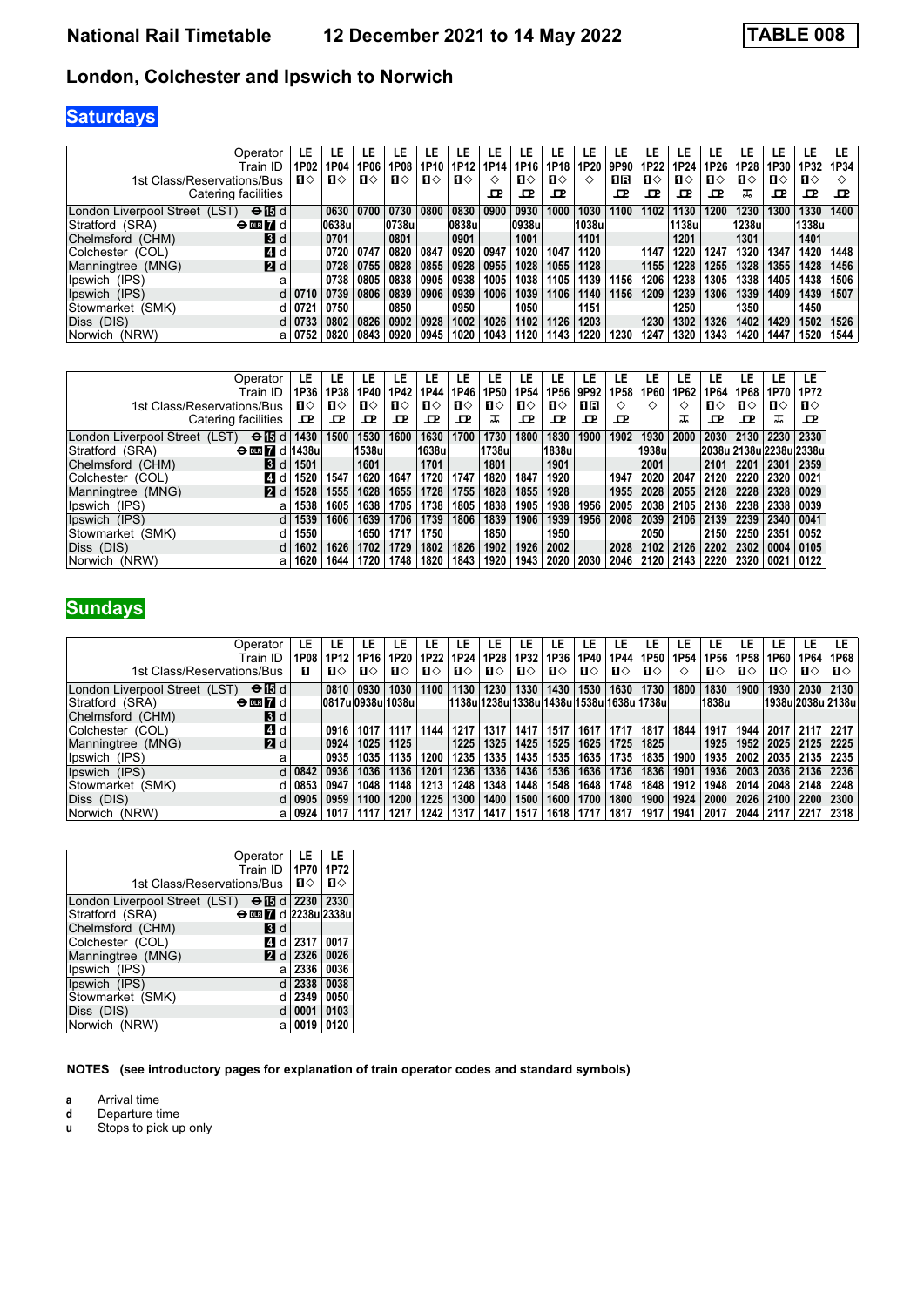#### **Norwich to Ipswich, Colchester and London**

# **Mondays to Fridays**

|                               | Operator                                 | LE   | LE   | LE   | LE   | LE    | ۵E.       | LE          | LE   | LE   | LE    | LE           | LE   | LE    | LE   | LE    | LE   | LE    | LE.  |
|-------------------------------|------------------------------------------|------|------|------|------|-------|-----------|-------------|------|------|-------|--------------|------|-------|------|-------|------|-------|------|
|                               | Train ID                                 | 1P01 | 1P03 | 1P05 | 1P07 | 1Y09  | 1P11      | 1P13        | 1P15 | 9P17 | 1P19  | 1P21         | 9P91 | 1P23  | 1P25 | 1P27  | 1P29 | 1P31  | 1P33 |
| Days of operation/Notes       |                                          |      |      |      |      | А     |           |             |      |      |       |              |      |       |      |       |      |       |      |
| 1st Class/Reservations/Bus    |                                          | ◇    | 0 B  | 16   | ◇    | ♦     | 1 R       | 1 R         | ♦    | п⇔   | ♦     | $\mathbf{n}$ | п⇔   | ◇     | ்ப   | п⇔    | п⇔   | ื่ ଘ  | п⇔   |
|                               | Catering facilities                      |      |      | ᇚ    |      |       | <b>DP</b> | ᇁ           |      | ᇁ    | ஈ     | ᠼ            | 굔    |       | ᄆ    | ᇚ     | ᇚ    | ᇛ     | 굔    |
| Norwich (NRW)                 | d.                                       | 0505 | 0530 | 0604 | 0628 |       | 0648      | 0707        | 0726 | 0800 | 0803  | 0830         | 0900 | 0904  | 0932 | 1000  | 1030 | 1100  | 1132 |
| Diss (DIS)                    |                                          | 0522 | 0547 | 0621 | 0645 |       | 0706      | 0724 0744   |      |      | 0820  | 0847         |      | 0921  | 0949 | 1017  | 1047 | 1117  | 1149 |
| Stowmarket (SMK)              | $d$ 0534                                 |      | 0559 | 0633 | 0657 | 0703  | 0719      | 0736   0756 |      |      | 0832  |              |      | 0932  |      | 1029  |      | 1129  |      |
| Ipswich (IPS)                 | a 0545                                   |      | 0610 | 0644 | 0708 | 0716  | 0731      | 0747        | 0811 | 0832 | 0843  | 0907         | 0932 | 0943  | 1009 | 1040  | 1107 | 1141  | 1209 |
| Ipswich (IPS)                 | $d$ 0546                                 |      | 0611 | 0645 | 0709 | 0717  | 0734      | 0750        | 0813 | 0833 | 0844  | 0910         | 0933 | 0945  | 1010 | 1041  | 1110 | 1142  | 1210 |
| Manningtree (MNG)             | <b>Z</b> a                               | 0555 | 0619 | 0654 | 0718 | 0727  | 0742      | 0758        | 0821 |      | 0852  | 0918         |      | 0953  | 1018 | 1050  | 1118 | 1150  | 1218 |
| Colchester (COL)              | ZI a                                     | 0604 | 0629 | 0703 | 0728 | 0737  |           | 0809        | 0831 |      | 0902  | 0929         |      | 1003  | 1029 | 1100  | 1128 | 1200  | 1229 |
| Chelmsford (CHM)              | Вl а                                     |      |      |      |      |       |           |             |      |      | 0920  |              |      | 1021  |      | 1118  |      | 1218  |      |
| Stratford (SRA)               | $\Theta$ DE $\blacksquare$ a 0645s 0712s |      |      |      |      | 0829s |           | 0853s       |      |      | 0948s |              |      | 1046s |      | 1143s |      | 1243s |      |
| London Liverpool Street (LST) | $\Theta$ is a 0654                       |      | 0722 | 0758 | 0824 | 0840  | 0842      | 0904        | 0926 | 0930 | 1000  | 1019         | 1030 | 1055  | 1118 | 1151  | 1215 | 1251  | 1315 |

| Operator<br>Train ID                                        | LE<br>1P35              | LE<br>1P37 | LE<br>1P39 | LE<br>1P41 | ᄔ<br>1P43 | ᄔ<br>1P45 | СE.<br>1P47 | 1P49 | ᄔ<br>1P51 | ᄔ<br>1P53 | LE<br>1P55 | 1P57         | LE<br>1P59. | ᄔ<br>1P61 | LE<br>1P63        | ᄔ<br>1P65 | LE<br>1P67 | LE.<br>1P69 |
|-------------------------------------------------------------|-------------------------|------------|------------|------------|-----------|-----------|-------------|------|-----------|-----------|------------|--------------|-------------|-----------|-------------------|-----------|------------|-------------|
| 1st Class/Reservations/Bus                                  | ப⇔                      | п⇔         | ◇          | ப⇔         | ்ப        | ப⇔        | ப⇔          | ்ப   | п⇔        | п⇔        | п⇔         | $\mathbf{n}$ | ◇           | ா⇔        | п⇔                | ◇         | ப⇔         | ◇           |
| Catering facilities                                         | ᇁ                       | ᇁ          | ᇁ          | ᠼ          | ᇁ         | ᇁ         | ᇁ           | ᇁ    | 굔         | 굔         | ᇁ          | ு            | œ           |           | ᇁ                 |           | ᇁ          |             |
| Norwich (NRW)                                               | 1200<br>d               | 1232       | 1300       | 1330       | 1401      | 1430      | 1500        | 1530 | 1600      | 1630      | 1703       | 1730         | 1800        | 1832      | 1900              | 1932      | 2000       | 2032        |
| Diss (DIS)                                                  | 1217                    | 1249       | 1317       | 1348       | 1418      | 1447      | 1517        | 1548 | 1617      | 1648      | 1721       | 1748         | 1817        | 1849      | 1917              | 1949      | 2017       | 2049        |
| Stowmarket (SMK)                                            | 1229                    |            | 1329       |            | 1430      |           | 1529        |      | 1629      |           | 1733       | 1800         | 1829        |           | 1929              |           | 2029       |             |
| Ipswich (IPS)<br>а                                          | 1241                    | 1309       | 1340       | 1408       | 1441      | 1507      | 1541        | 1608 | 1640      | 1708      | 1746       | 1811         | 1840        | 1909      | 1940              | 2009      | 2040       | 2109        |
| Ipswich (IPS)                                               | 1242                    | 1310       | 1341       | 1410       | 1442      | 1509      | 1543        | 1609 | 1642      | 1710      | 1749       | 1813         | 1842        | 1910      | 1942              | 2010      | 2045       | 2110        |
| <b>Z</b> a<br>Manningtree (MNG)                             | 1250                    | 1318       | 1349       | 1418       | 1450      | 1517      | 1552        | 1618 | 1651      | 1718      |            |              | 1850        | 1919      | 1950              | 2019      | 2053       | 2119        |
| Colchester (COL)<br>ZI a                                    | 1300                    | 1329       | 1400       | 1429       | 1501      | 1528      | 1602        | 1628 | 1702      | 1728      | 1804       | 1829         | 1901        | 1929      | 2000              | 2028      | 2102       | 2128        |
| Chelmsford (CHM)                                            | $\blacksquare$ a   1318 |            | 1418       |            | 1519      |           | 1620        |      | 1721      |           | 1823       |              | 1920        |           | 2020              |           | 2120       |             |
| $\Theta$ om <b>7</b> a   1343 s<br>Stratford (SRA)          |                         |            | 1443s      |            | 1543s     |           | 1645s       |      | 1747s     |           | 1849s      |              | 1944s       |           | 2044 <sub>s</sub> |           | 2147s      |             |
| <b>ILondon Liverpool Street (LST)</b><br>$\Theta$ is a 1351 |                         | 1416       | 1451       | 1517       | 1551      | 1615      | 1657        | 1718 | 1758      | 1820      | 1858       | 1916         | 1953        | 2020      | 2054              | 2119      | 2155 2218  |             |

|                               | Operator<br>Train ID<br>Days of operation/Notes<br>1st Class/Reservations/Bus<br>Catering facilities | LE<br>1P71<br>п⇔<br>굔 | LE<br>1P73 1Y75<br>в<br>П⇔ | LE.  |
|-------------------------------|------------------------------------------------------------------------------------------------------|-----------------------|----------------------------|------|
| Norwich (NRW)                 | d                                                                                                    | 2102                  | 2202                       | 2305 |
| Diss (DIS)                    | d                                                                                                    | 2119                  | 2219                       | 2323 |
| Stowmarket (SMK)              | d                                                                                                    | 2131                  | 2231                       | 2335 |
| Ipswich (IPS)                 | a                                                                                                    | 2142                  | 2242                       | 2349 |
| Ipswich (IPS)                 | d                                                                                                    | 2144                  | 2243                       |      |
| Manningtree (MNG)             | 2a a                                                                                                 | 2153                  | 2252                       |      |
| Colchester (COL)              | 4 a l                                                                                                | 2202                  | 2301                       |      |
| Chelmsford (CHM)              | 31<br>a                                                                                              | 2220                  | 2324                       |      |
| Stratford (SRA)               | $\Theta$ DLR $7$                                                                                     | a 2245s 2353s         |                            |      |
| London Liverpool Street (LST) | ⊖ili<br>a                                                                                            | 2255                  | 0003                       |      |

**NOTES (see introductory pages for explanation of train operator codes and standard symbols)**

- **a** Arrival time
- **d** Departure time
- **s** Stops to set down only
- **A** Also calls at Marks Tey 0744, Kelvedon 0749 and Witham 0755<br>**B** Also calls at Witham 2315 and Shenfield 2336
- **B** Also calls at Witham 315 and Shenfield 336